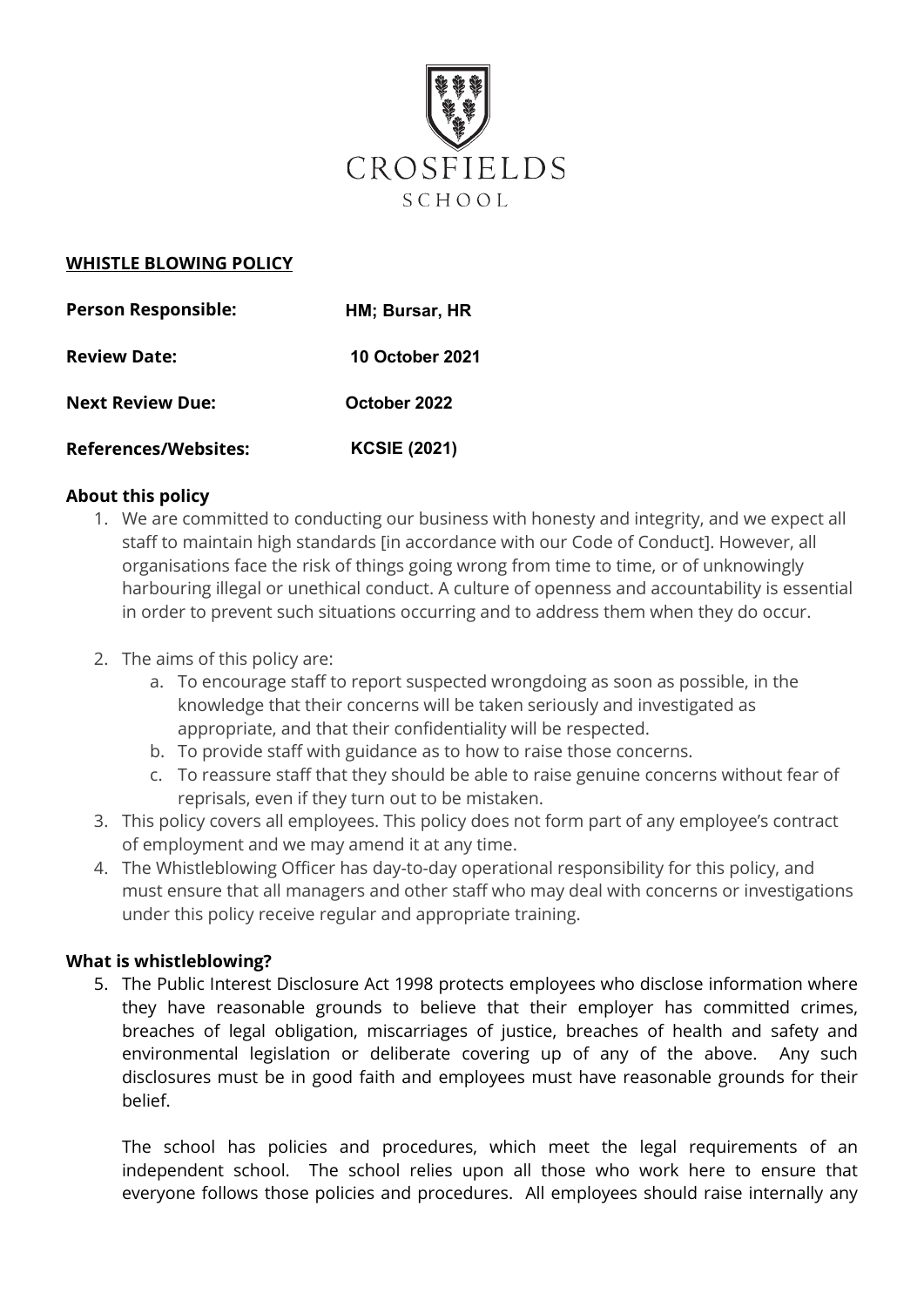concerns about any behaviour which may affect the reputation of the School or any persons connected with the School, the pupils or the parents.

- 6. Whistleblowing is the disclosure of information which relates to suspected wrongdoing or dangers at work. This may include:
	- a. Criminal activity;
	- b. Failure to comply with any legal or professional obligation or regulatory requirements;
	- c. Miscarriages of justice;
	- d. Danger to health and safety;
	- e. Damage to the environment;
	- f. Stealing;
	- g. Corruption;
	- h. Breach of contract;
	- i. Negligence;
	- j. Abuse of authority;
	- k. Discrimination;
	- l. Any action endangering the welfare of a pupil.

The above list is not exhaustive and if you are concerned about any danger, fraud or unethical behavior relating to the school or any persons connected with the school, the pupils or the parents, you should raise in this accordance with the following procedure.

A whistleblower is a person who raises a genuine concern relating to any of the above. If you have any genuine concerns related to suspected wrongdoing or danger affecting any of our activities (a whistleblowing concern) you should report it under this policy.This policy should not be used for complaints relating to your own personal circumstances, such as the way you have been treated at work. In those cases you should use the Grievance Procedure.

- 7. Procedure: You should use the school's Grievance Procedure to bring an issue to its attention, but in light of the potentially sensitive and serious nature of such issues, you should raise this with the Headteacher who will treat your grievance sensitively and where possible confidentially. If it is not appropriate for you to raise your concern with the Headmaster**,** you should write to the Chairman of the Board of Governors.
- 8. **Meeting:** We will arrange a meeting with you as soon as possible to discuss your concern. You may bring a colleague or union representative to any meetings under this policy. Your companion must respect the confidentiality of your disclosure and any subsequent investigation. We will take down a written summary of your concern and provide you with a copy after the meeting. We will also aim to give you an indication of how we propose to deal with the matter.
- 9. **Investigation and outcome:** Once you have raised a concern, we will carry out an initial assessment to determine the scope of any investigation. We will inform you of the outcome of our assessment. You may be required to attend additional meetings in order to provide further information. In some cases we may appoint an investigator or team of investigators including staff with relevant experience of investigations or specialist knowledge of the subject matter. The investigator may make recommendations for change to enable us to minimise the risk of future wrongdoing. We will aim to keep you informed of the progress of the investigation and its likely timescale. However, sometimes the need for confidentiality may prevent us giving you specific details of the investigation or any disciplinary action taken as a result. You should treat any information about the investigation as confidential.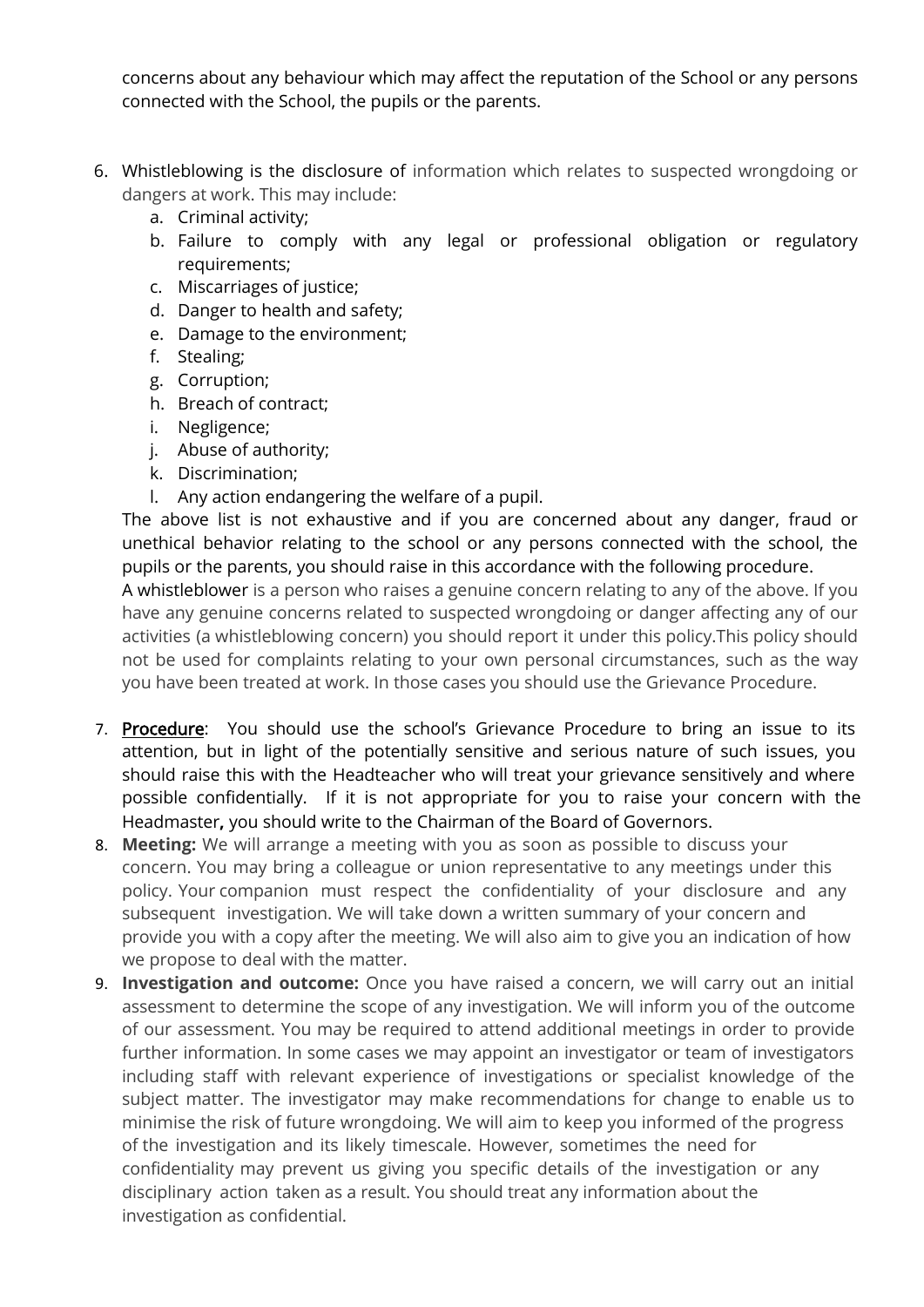- 10. **If you are not satisfied:** While we cannot always guarantee the outcome you are seeking, we will try to deal with your concern fairly and in an appropriate way. By using this policy you can help us to achieve this. If you are not happy with the way in which your concern has been handled, you can raise it with the Chairman of the Governors or one of the helplines at the end of this policy.
- 11. **Protection and support for whistleblowers:** It is understandable that whistleblowers are sometimes worried about possible repercussions. We aim to encourage openness and will support staff who raise genuine concerns under this policy, even if they turn out to be mistaken. You will not suffer any detriment as a result of raising such issues in good faith and following the Grievance Procedure. In the event that you are subjected to a detriment (such as victimisation, harassment or bullying) by any person employed by the school, you must inform your line manager (or if this is not appropriate, the Deputy Headteacher) immediately. The School will then take appropriate action to protect you from any detrimental treatment. If the matter is not remedied you should raise it formally using our Grievance Procedure. You must not threaten or retaliate against whistleblowers in any way. If you are involved in such conduct you may be subject to disciplinary action. If it should become clear that the Procedure was not invoked in good faith, for example for reasons of a malicious or personal nature, this will be treated as misconduct and will be dealt with in accordance with the school's Disciplinary Procedure.

# **Confidentiality**

We hope that staff will feel able to voice whistleblowing concerns openly under this policy. However, if you want to raise your concern confidentially, we will make every effort to keep your identity secret. If it is necessary for anyone investigating your concern to know your identity, we will discuss this with you.

We do not encourage staff to make disclosures anonymously. Proper investigation may be more difficult or impossible if we cannot obtain further information from you. It is also more difficult to establish whether any allegations are credible. Whistleblowers who are concerned about possible reprisals if their identity is revealed should come forward to the Whistleblowing Officer and appropriate measures can then be taken to preserve confidentiality. If you are in any doubt you can seek advice from the helplines at the end of this policy.

## **External disclosures**

The aim of this policy is to provide an internal mechanism for reporting, investigating and remedying any wrongdoing in the workplace. In most cases you should not find it necessary to alert anyone externally.

The law recognises that in some circumstances it may be appropriate for you to report your concerns to an external body such as a regulator. It will very rarely if ever be appropriate to alert the media. We strongly encourage you to seek advice before reporting a concern to anyone external. The independent whistleblowing charity, Protect, operates a confidential helpline. They also have a list of prescribed regulators for reporting certain types of concern. Contact details of independent whistleblowing charities are at the end of this policy.

Whistleblowing concerns usually relate to the conduct of our staff, but they may sometimes relate to the actions of a third party. In some circumstances the law will protect you if you raise the matter with the third party directly. However, we encourage you to report such concerns internally first. You should contact your line manager for guidance.